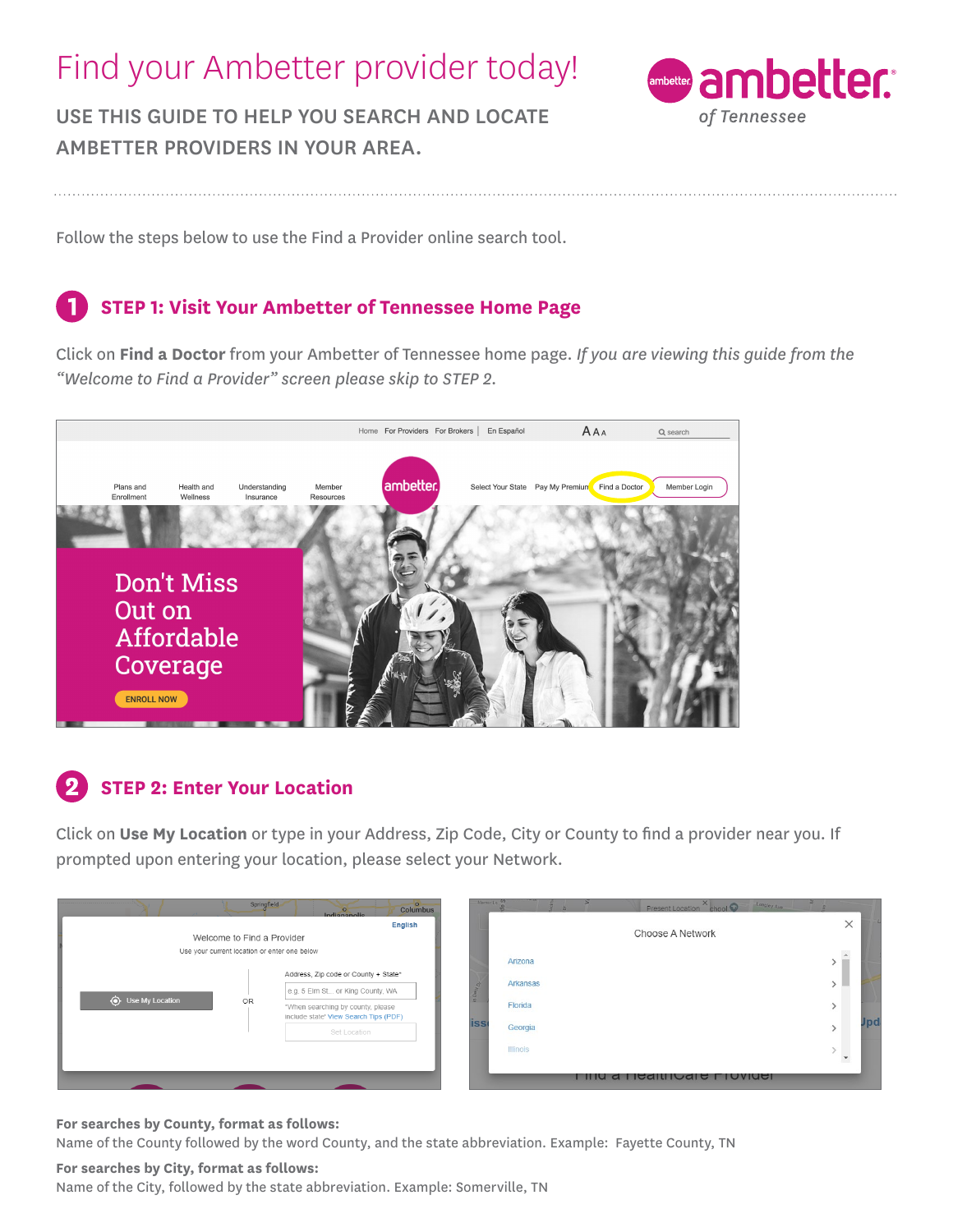## **STEP 3: Search for a Provider**

There are two ways to search for a provider: **Quick Name Search** and **Detailed Search**.

Before choosing your search option, make sure your correct state network is listed.

You can also save a list of your favorite providers by adding their contact information to **My Favorites**. This gives you quick access to your list of providers whenever you need it.

**Network: Tennessee** Location: Click to Update Find a HealthCare Provider Quick Name Detailed

Search

Search

Favorites

#### **Quick Name Search**

If you know the name of the provider (doctor, hospital or other medical service) you can use the **Quick Name Search** by typing directly into the search field.

|                                     | Quick Name Search |        |
|-------------------------------------|-------------------|--------|
| Enter Practitioner or Provider Name |                   | Search |

### **Detailed Search**

If you want to search using more options, click on **Detailed Search** and select a **Type of Provider** from the drop-down menu. Next, you can choose a **Specialty**. If you are looking for a lab, medical equipment, home health or another health service, choose the **Ancillary**  option from the drop-down menu. Then, select a **Specialty** from the list.

You can also narrow your search by clicking on **Additional Search Options** and choosing details such as the doctor's gender, languages spoken, hours of operation, hospitals and medical groups the provider is affiliated with, if the provider is accepting new patients and other specifications.

| Enter Name                                                              |        |                          |
|-------------------------------------------------------------------------|--------|--------------------------|
| Type of Provider                                                        |        | $\overline{\phantom{a}}$ |
| Change your Starting Address or Zip Code                                |        |                          |
| Provider                                                                | Male   |                          |
| Practitioner                                                            | Female |                          |
| Either                                                                  |        |                          |
|                                                                         |        |                          |
| Accepting New Patients                                                  |        |                          |
| Open After 5:00 PM                                                      |        |                          |
| Open Weekends                                                           |        |                          |
| Accessible to People with Disabilities<br>Patient Centered Medical Home |        |                          |
| Extended Day Supply                                                     |        |                          |
| Telemedicine                                                            |        |                          |
| National Provider Identifier                                            |        |                          |
| Pharmacy Types                                                          |        | ₩                        |
| Group Affiliation                                                       |        |                          |
| <b>Hospital Affiliation</b>                                             |        |                          |
| Language Spoken by Practitioner                                         |        | $\overline{\phantom{a}}$ |
| Languages Spoken in Office                                              |        | v                        |
|                                                                         |        |                          |